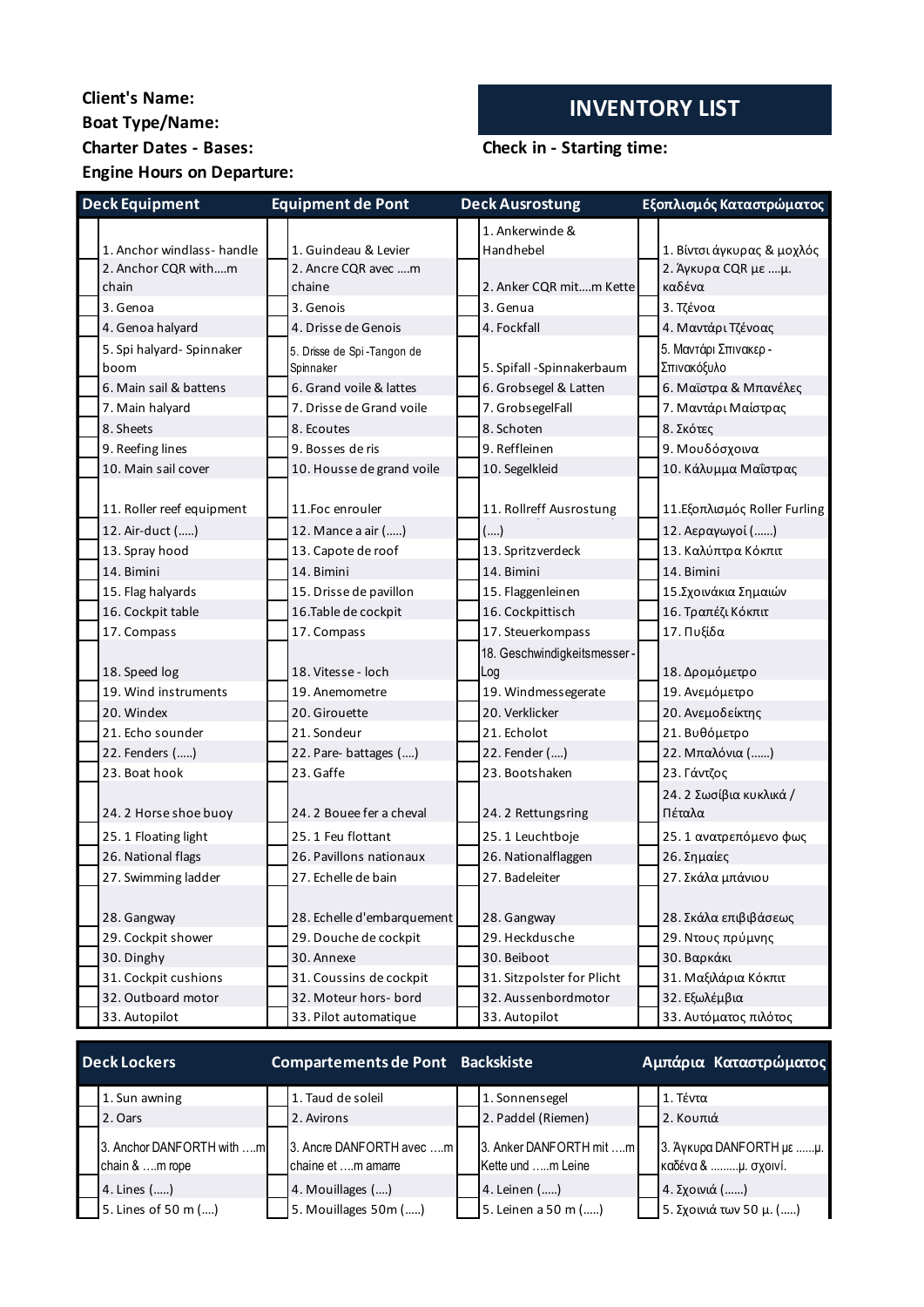| 6. Emergency tiller              | 6. Barre franche de secour                     | 6. Notpinne                      | 6. Λαγουδέρα κινδύνου                |
|----------------------------------|------------------------------------------------|----------------------------------|--------------------------------------|
| 7. Life raft                     | 7. Radeau den survie                           | 7. Rettungsinsel                 | 7. Σωσίβιος λέμβος                   |
| 8. Foot pump                     | 8. Gonfleur                                    | 8. Fuipumpe                      | 8. Τρόμπα ποδότρομπα                 |
| 9. Flippers and mask             | 9. Palmes et masques                           | 9. Maske und Flossen             | 9. Μάσκα και πτερύγια                |
| 10. Water hose                   | 10. Tuyau a eau                                | 10. Wasserschlauch               | 10. Σωλήνας νερού                    |
|                                  |                                                |                                  | 11. Βούρτσα                          |
| 11. Deck brush                   | 11. Balai brosse                               | 11. Deckborste                   | καταστρώματος                        |
| 12. Jerrican Fuel ()             | 12. Jerrican Fuel ()                           | 12. Diesel Kanister()            | 12. Μπιτόνι Πετρελαίου ()            |
| 13. Jerrican Water ()            | 13. Jerrican Eau ()                            | 13. Wasser Kanister ()           | 13. Μπιτόνι Νερού ()                 |
| 14. Jerrican Gasoline outboard   | 14. Jerrican Essenoe de hors-bord              | 14. Benzin Kanister for          |                                      |
| ()                               | $(\ldots)$                                     | Aussenbord ()                    | 14. Μπιτόνι Εξωλέμβιου ()            |
| 15. Plastic funnel               | 15. Entonnoir                                  | 15. Trichter                     | 15. Χωνί                             |
| 16. Portable hand pump           | 16. Pompe a main                               | 16. Handpumpe                    | 16. Αντλία χειροκίνητη               |
| 17. Buckets ()                   | 17. Seaux ()                                   | 17. Eimer ()                     | 17. Κουβάδες ()                      |
| 18. Blige pump handle ()         | 18. Levier pompe de cale                       | 18. Griff fur                    | 18. Μοχλός αντλίας σεντίνας ()       |
| 19. Gas bootle and spare         | 19. Bouteille gaz plus<br>reserve              | 19. Gaslasche und Reserve        | 19. Μπουκάλια υγραερίου &<br>ρεζέρβα |
|                                  |                                                |                                  |                                      |
| 20. Cable 220V & Adaptor         | 20. Cable 220V &<br>Adaptateur                 | 20. Netz-Kabel 220V &<br>Adapter | 20. Καλώδιο 220 V &<br>Αντάπτορος    |
|                                  |                                                |                                  |                                      |
| <b>Navigational Equipment</b>    | <b>Equipements de</b>                          | <b>Navigation Ausrostung</b>     | Εξοπλισμός Ναυσιπλοΐας               |
|                                  | <b>Navigation</b>                              |                                  |                                      |
| 1. Hand bearing compass          | 1. Compass den relevement                      | 1. Handpeilkompass               | 1. Πυξίδα διοπτεύσεως                |
| 2. Binoculars                    | 2. Jumelles                                    | 2. Fernglas                      | 2. Κιάλια                            |
| 3. Divider                       | 3. Compass pointes seches                      | 3. Stechzirkel                   | 3. Κουμπάσο                          |
| 4. Paraller ruler                | 4. Regle de navigation                         | 4. Lineal                        | 4. Διπαράλληλος                      |
| 5. Radio                         | 5. Radio                                       | 5. Radio                         | 5. Ραδιόφωνο                         |
| 6. Music player (MP3)            | 6. Music Player (MP3)                          | 6. Music Player (MP3)            | 6. ΜΡ3 Μουσική                       |
| 7. Phone Charger                 | 7. Phone Charger                               | 7. Phone Charger                 | 7. Φορτιστής Τηλεφώνου               |
| 8. Speakers (in/out)             | 8. Haut-parleur (int/ext)                      | 8. Lautsprecher                  | 8. Ηχεία (μέσα/έξω)                  |
| 9. VHF/DSC                       | 9. VHF/DSC                                     | 9. VHF/DSC                       | 9. VHF/DSC                           |
| 10. GPS                          | 10. GPS                                        | 10. GPS                          | 10. GPS                              |
| 11. Clock                        | 11. Montre                                     | 11. Uhr                          | 11. Ρολόι                            |
| 12. Barometer                    | 12. Barometre                                  | 12. Barometer                    | 12. Βαρόμετρο                        |
| 13. Search light                 | 13. Lampe de pont                              | 13. Handscheinwerfer             | 13. Προβολέας                        |
| 14. Torch                        | 14. Lampe torche                               | 14. Taschenlamle                 | 14. Φακός                            |
| 15. Portable cockpit light       | 15. Portable lampe de                          | 15. Tragbare Lampe               | 15. Φορητό φως καταστρώματος         |
|                                  | 16. Pompe de cale                              | 16. Elektische                   | 16. Ηλεκτρική αντλία                 |
| 16. Electric bilge pump          | electrique                                     | Bilgenpumpe                      | σεντίνας                             |
| 17. Winch handles ()             | 17. Manivelles de winch()                      | 17. Wischkurbein ()              | 17. Μανέλες βιντσιών ()              |
| 18. Handles Water & Fuel tank    | 18. Manivelles d'eau & fuel tank               | 18. Kurbelm for Wasser & Diesel  | 18. Μανέλες τανκ νερού &             |
| $(\ldots)$                       | $(\ldots)$                                     | tank()                           | πετρελαίου()                         |
| 19. Winch handle pockets         | 19. Etuis manivellles                          | 19. Taschen for                  | 19. Θήκες μανελλών                   |
| 20. Bosun's chair                | 20. Chaise de mat                              | 20. Bootsmannstuhl               | 20. Καρεκλάκι για κατάρτι            |
| 21. Sail repair kit              | 21. Kit riparation voiles                      | 21. Reparaturset for Segel       | 21. Σετ επισκευής πανιών             |
|                                  |                                                | 22. Reparaturset for             | 22. Σετ επισκευής                    |
| 22. Dinghy repair kit            | 22. Kit riparation annexe                      | Beiboot                          | φουσκωτού                            |
| 23. Rowlocks                     | 23. Dame de nages                              | 23. Paddelhaulterung             | 22. Σκαρμοί                          |
| <b>Safety Equipment</b>          | Equipements de Securite Sicherheits Ausrostung |                                  | Εξοπλισμος Ασφαλείας                 |
| 1. EPIRB                         | 1.EPIRB                                        | 1. EPIRB                         | 1. EPIRB                             |
|                                  |                                                | 2. Signalspiegel                 | 2. Καθρέπτης για σήματα              |
| 2. Signalling mirror             | 2. Miroir den signalisation                    |                                  |                                      |
| 3. Flags C and N                 | 3. Pavillons C et N                            | 3. Fliagge C und N               | 3. Σημαιάκια C και N                 |
| 4.3 Black balls                  | 4.3 boules noires                              | 4.3 Schwarze Bδile               | 4.3 Μαύρες μπάλες                    |
| 5. Radar reflector               | 5. Reflecteur radar                            | 5. Radarreflektor                | 5. Ανακλαστήρας Ραντάρ               |
| 6.2 Signal lights red            | 6.2 Feux de signalation                        | 6.2 Signalleuchten               | 6. 2 Φώτα ακυβερνησίας               |
| 7. Battery operated Navigational | 7. Feux den route de                           |                                  |                                      |
|                                  |                                                |                                  |                                      |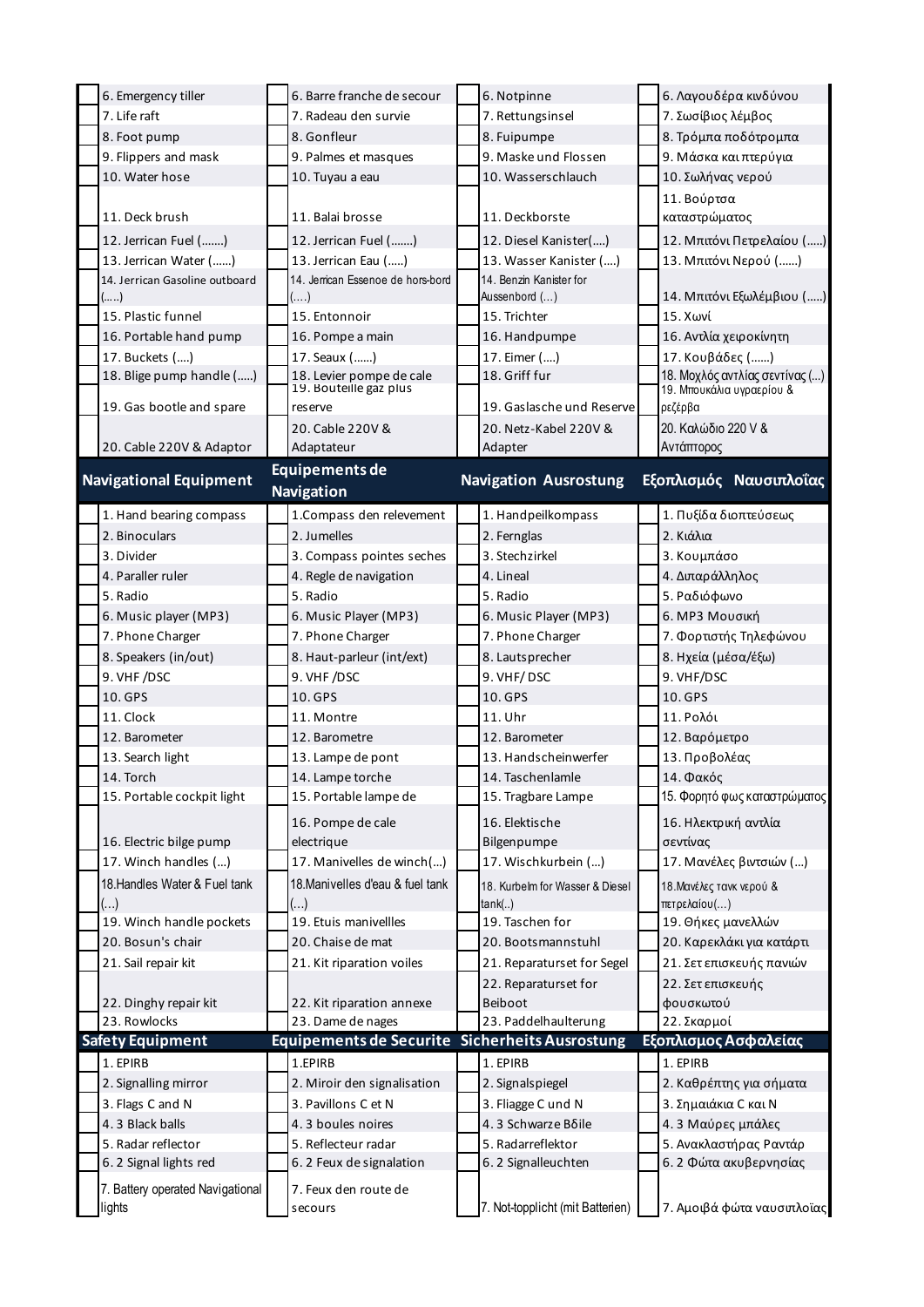| 8. Fire extinguisher ()          | 8. Extincteur ()                    | 8. Feueridscher ()                  | 8. Πυροσβεστήρες ()              |
|----------------------------------|-------------------------------------|-------------------------------------|----------------------------------|
| 9. Safety harness ()             | 9. Harnais de sicurite ()           | 9. Life belt ()                     | 9. Ζώνες ασφαλείας ()            |
| 10. Life jackets ()              | 10. Gilets de sauvetage ()          | 10. Schwimmwesten ()                | 10. Σωσίβια ()                   |
|                                  |                                     |                                     | 11. Κουτί με φωτοβολίδες         |
| 11. Box of flares                | 11. Goffret des fusies              | 11. Notsignalfeuer                  | ()                               |
| 12. First aid kit                | 12. Trousse a pharmacie             | 12. Bordapotheke                    | 12. Φαρμακείο                    |
| 13.For horn                      | 13. Corne de brume                  | 13. Nebelhorn                       | 13. Καραμούζα                    |
| 14.Sea anchor                    | 14. Ancre flottane                  | 14.Treibanker                       | 14. Άγκυρα θαλάσσης              |
|                                  |                                     |                                     |                                  |
|                                  |                                     |                                     | 15. Κόφτης                       |
| 15. Wire cutter                  | 15. Cisaille pour haybans           | 15. Drahtschere                     | συρματοσχοίνων                   |
| 16. Set of wood pines            | 16. Cales en bois                   | 16. Holzkeile                       | 16. Ξύλινες σφήνες               |
|                                  |                                     | 17.Steckeschott &                   | 17. Πόρτα εισόδου &              |
| 17. Door panel & keys            | 17. Port d'entrie & cies            | Schiossel                           | κλειδιά                          |
|                                  | <b>Pieces Detachees pour</b>        | Motorersatzteile und                | Ανταλλακτικά Μηχανής &           |
| <b>Engine Sparts &amp; Tools</b> | <b>Moteur et Outils</b>             | Gerate                              | Εργαλεία                         |
| 1. Alternator drive belt         | 1. Courrole d'alternateur           | 1. Keilriemen                       | 1. Ιμάντας αλτερνέιτορ           |
| 2. Fuell filter                  | 2. Filtre o carburant               | 2. Benzinfilter                     | 2. Φίλτρο πετρελαίου             |
| 3. Oil filter                    | 3. Filtre o huile                   | 3. <b>Oufilter</b>                  | 3. Φίλτρο λαδιού                 |
|                                  |                                     |                                     |                                  |
|                                  |                                     | 4. Gummi                            |                                  |
| 4. Rubber impeller               | 4. Impeller de pompe                | impellerflogelrad                   | 4. Φτερωτή αντλίας               |
| 5. Spare bulbs                   | 5. Lampes de rechange               | 5. Reserve Birnen                   | 5. Ανταλλακτικά λαμπάκια         |
| 6. Spare fuses                   | 6. Fusibles de rechange             | 6. Reserve Sicherungen              | 6. Ανταλλακτικές ασφάλειες       |
|                                  |                                     | 7. Reserve                          |                                  |
| 7. Spare dry cell batteries      | 7. Piles de rechange                | trockenbatterien                    | 7. Μπαταρίες φακών               |
| 8. Anti rust spray               | 8. Spray anti rouille               | 8. Anti-rost spray                  | 8. Σπρέυ αντισκωριακό            |
| 9. Silicone                      | 9. Silicon                          | 9. Silikon                          | 9. Σιλικόνη                      |
| 10. Tools                        | 10. Outils                          | 10. Werkzeug                        | 10. Εργαλεία                     |
| 11. Spare lube oil for engine    | 11. Huile moteur de                 | 11. Reserve motor ΦI                | 11. Λάδι μηχανής                 |
|                                  | rechange                            | 12. Reserve getriebe ΦI             | 12. Λάδι ρεβέρσας                |
| 12. Spare gear oil               |                                     |                                     |                                  |
| <b>Boat Documents &amp;</b>      | Documents du Bateau &               |                                     |                                  |
| <b>Manuals</b>                   | <b>Livres</b>                       | <b>Bootspapiere &amp; Bocher</b>    | Χαρτιά Σκάφους & Βιβλία          |
|                                  |                                     |                                     |                                  |
| 1. Boat documents                | 1. Administration<br>documents      |                                     |                                  |
|                                  |                                     | 1. Schiffspapiere                   | 1. Χαρτιά Σκάφους                |
| 2. Crew list                     | 2. Liste d'iquipage                 | 2. Buch for crewliste               | 2. Κατάσταση επιβατών            |
| 3. Medical instructions          | 3. Instructions midicales           | 3. Medizinische                     | 3. Ιατρικές οδηγίες              |
|                                  |                                     | 4.                                  |                                  |
|                                  |                                     | Bootsgebrauchsanweisun              | 4. Οδηγίες χειρισμού             |
| 4. Boat manual                   | 4. Manuel d'entretien du bateau     | g                                   | σκάφους                          |
|                                  |                                     | 5.                                  |                                  |
|                                  |                                     | Motorgedrauchsanweisun              |                                  |
| 5.Engine manual                  | 5. Manuel d'entretien du moteur     | g                                   | 5. Οδηγίες μηχανής               |
| 6. Charts ()                     | 6. Cartes ()                        | 6. Karten ()                        | 6. Χάρτες ()                     |
| 7. Greek Water Pilot             | 7. Greek Water Pilot                | 7. Greek Water Pilot                | 7. Greek Water Pilot             |
| 8. List of lights                | 8. Livre de phares                  | 8. Leuchtfeuerverzeichnis           | 8. Φαροδείκτης                   |
| 9. Emergency signals table       | 9. Table des signalisation          | 9. Notsignaltafel                   | 9. Πίνακας σημάτων               |
| <b>Galley</b>                    | <b>Cuisine</b>                      | <b>Koche</b>                        | Κουζίνα                          |
|                                  |                                     |                                     |                                  |
|                                  |                                     | 1. Kohlschronke<br>(Eis/elektrisch) |                                  |
| 1. Ice box - electric fridge     | 1. Glaciθre - rifrigirateur         |                                     | 1. Ψυγείο πάγου - ηλεκτρικό      |
| 2. Gas stove                     | $2.$ Cuisini $\theta$ re            | 2. Gasherd                          | 2. Κουζίνα                       |
| 3. Dinner Plates ()              | 3. Assiettes plates ()              | 3. Flache teller ()                 | 3. Πιάτα φαγητού ()              |
| 4. Soup plates ()                | 4. Assiettes creuses ()             | 4. Tiede teller ()                  | 4. Πιάτα σούπας ()               |
| 5. Fruit plates ()               | 5. Assiettes u dessert ()           | 5. Dessertteller ()                 | 5. Πιάτα φρούτου ()              |
| 6. Glasses ()                    | 6. Verres ()                        | $6.$ Gl $\delta$ ser $()$           | 6. Ποτήρια ()                    |
| 7. Cups ()                       | 7. Tasses ()                        | 7. Plastiktassen ()                 | 7. Φλυτζάνια ()                  |
| 8. Knives ()<br>9. Forks ()      | 8. Couteaux ()<br>9. Fourchettes () | 8. Messer ()<br>9. Gabeln ()        | 8. Μαχαίρια ()<br>9. Πηρούνια () |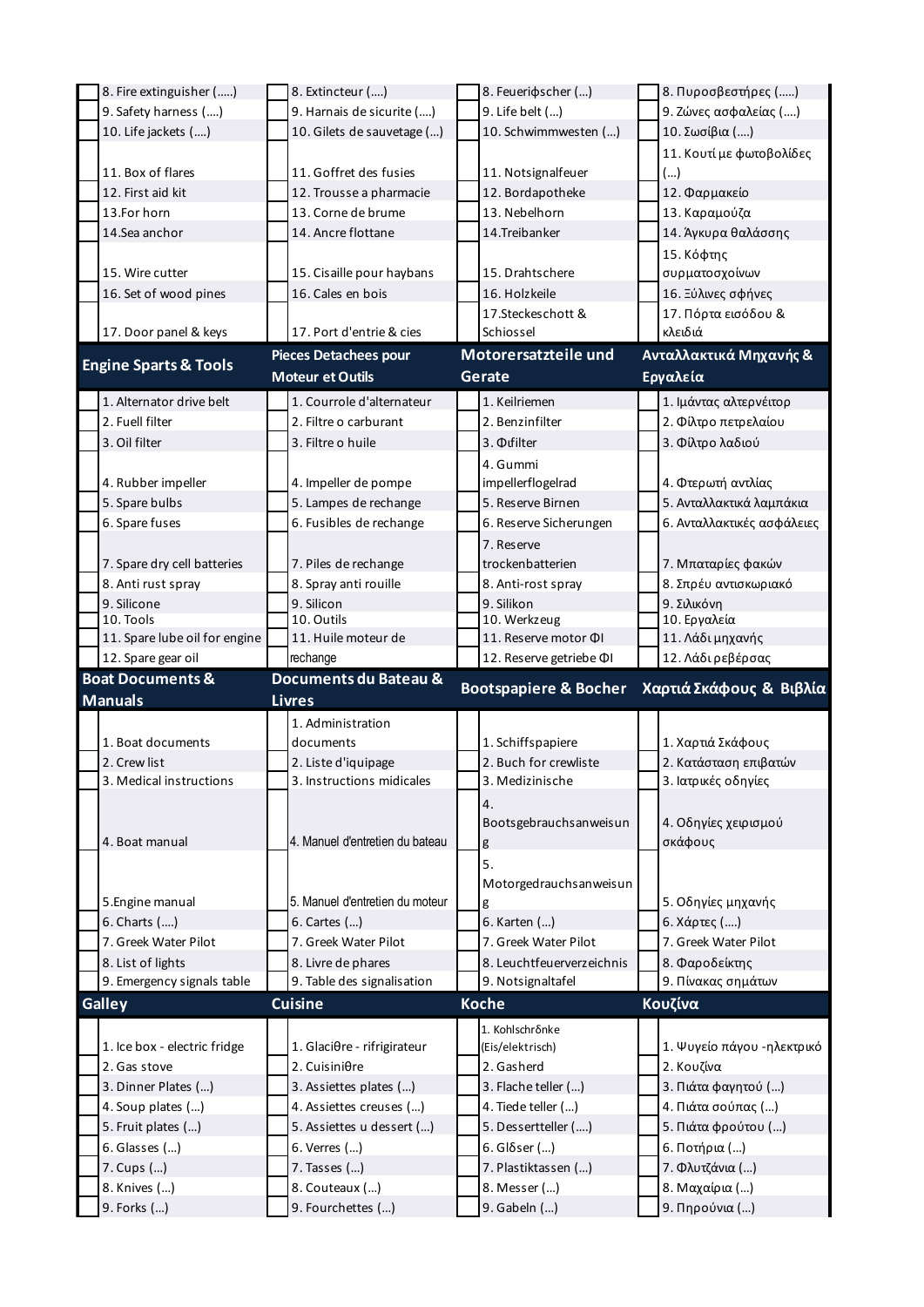| 10. Spoons ()            | 10. Cuillθres ()                | 10. Lфffel ()             | 10. Κουτάλια ()            |
|--------------------------|---------------------------------|---------------------------|----------------------------|
| 11. Dessertspoons ()     | 11. CuillOres a dessert ()      | 11. Desserlφffel ()       | 11. Κουταλάκια ()          |
| 12. Salad bowl ()        | 12. Saladier ()                 | 12.Salatschossel ()       | 12. Μπωλ σαλάτας ()        |
|                          |                                 |                           | 13. Πηρούνι-κουταλι        |
| 13. Salad servers        | 13. Service u salade            | 13. Salatbesteck          | σαλάτας                    |
| 14. Can opener           | 14. Ouvre boite                 | 14. Dosen of fner         | 14. Ανοιχτήρι κονσερβών    |
| 15. Cork screw           | 15. Tire bouchon                | 15. Korkenzieher          | 15. Ανοιχτήρι μπουκαλιών   |
| 16. Filter coffee pot    | 16. Cafetiθre                   | 16. Filterkanne           | 16. Καφετιέρα              |
| 17. Kettle               | 17. Bouilloire                  | 17. Kessel                | 17. Βραστήρας              |
| 18. Saucepans ()         | 18. Casserole ()                | 18. Kochtopf ()           | 18. Κατσαρόλες ()          |
| 19. Frying pans ()       | 19. Pokles ()                   | 19. Bratpfannen ()        | 19. Τηγάνια ()             |
| 20. Bread knife          | 20. Couteau u pain              | 20. Brotmesser            | 20. Μαχαίρι ψωμιού         |
| 21. Strainer             | 21. Passoire                    | 21. Teesieb               | 21. Σουρωτήρι              |
| 22. Chopping board       | 22. Planche u dicouper          | 22. Kochenbrett           | 22. Ξύλο κοπής             |
| 23. Toilet brush         | 23. Brosse pour W.C.            | 23. Toilettenborste       | 23. Βούρτσα τουαλέτας      |
| 24. Dustpan and brush    | 24. pelle et balayette          | 24. Schaufel und besen    | 24. φαράσι και σκούπα      |
| Linen etc.               | Draps etc.                      | Bettbezoge usw.           | Σεντόνια και λοιπά         |
| 1.2 Pillows & 2 Tubes of | 1.2 Oreilleurs & 2 Tubes        | 1.2 Kopfkissen & 2        | 1. 2 Μαξιλάρια & 2 Σωλήνες |
| saloon table             | pour table de saloon            | Tischbeine for Salontisch | από τραπέζι σαλονιού       |
| 2. Bed sheets ()         | 2. Draps ()                     | 2. Bettocher ()           | 2. Σεντόνια ()             |
| 3. Pillows ()            | 3. Oreillers ()                 | 3. Kopfkissen ()          | 3. Μαξιλάρια ()            |
| 4. Pillows cases ()      | 4. Taies d'orellers ()          | 4. Kopfkissenbezoge ()    | 4. Μαξιλαροθήκες ()        |
| 5. Blankets ()           | 5. Couventures ()               | 5. Decken ()              | 5. Κουβέρτες ()            |
| 6. Towels ()             | 6. Serviettes ()                | 6. Handtocher ()          | 6. Πετσέτες ()             |
| 7. Beach Towels ()       | 7. Beach Towels ()              | 7. Beach Towels ()        | 7. Πετσέτες Θαλάσσης ()    |
| 8. Tea towels ()         | 8. Torchons ()                  | 8. Geschirrtocher ()      | 8. Πετσέτες κουζίνας ()    |
| <b>Extras</b>            | <b>Extras</b>                   | <b>Extras</b>             | <b>Extras</b>              |
| 1. Spinnaker, Sheets &   |                                 | 1. Spinnaker, schoyen &   | 1. Μπαλόνι, Σκότες &       |
| <b>Blocks</b>            | 1. Spinnaker, Ecoutes & Poylies | <b>Block</b>              | Ράουλα                     |
| 2. SUP                   | 2. SUP                          | 2. SUP                    | 2. SUP                     |
| 3. TV/DVD                | 3. TV/ DVD                      | 3. TV/DVD                 | 3. TV/DVD                  |
| 4. Aircondition          | 4. Aircondition                 | 4. Aircondition           | 4. Aircondition            |
| 5. Generator             | 5.Generator                     | 5.Generator               | 5. Γεννήτρια               |
| 6. Watermaker            | 6. Dessalinisateur              | 6. Wassermacher           | 6. Αφαλατωτής              |
| 7. Solar Panels          | 7. Solar Panels                 | 7. Solar Panels           | 7. Ηλιακοί συλλέκτες       |
|                          |                                 |                           |                            |
|                          |                                 |                           |                            |
|                          |                                 |                           |                            |
|                          |                                 |                           |                            |
|                          |                                 |                           |                            |
|                          |                                 |                           |                            |